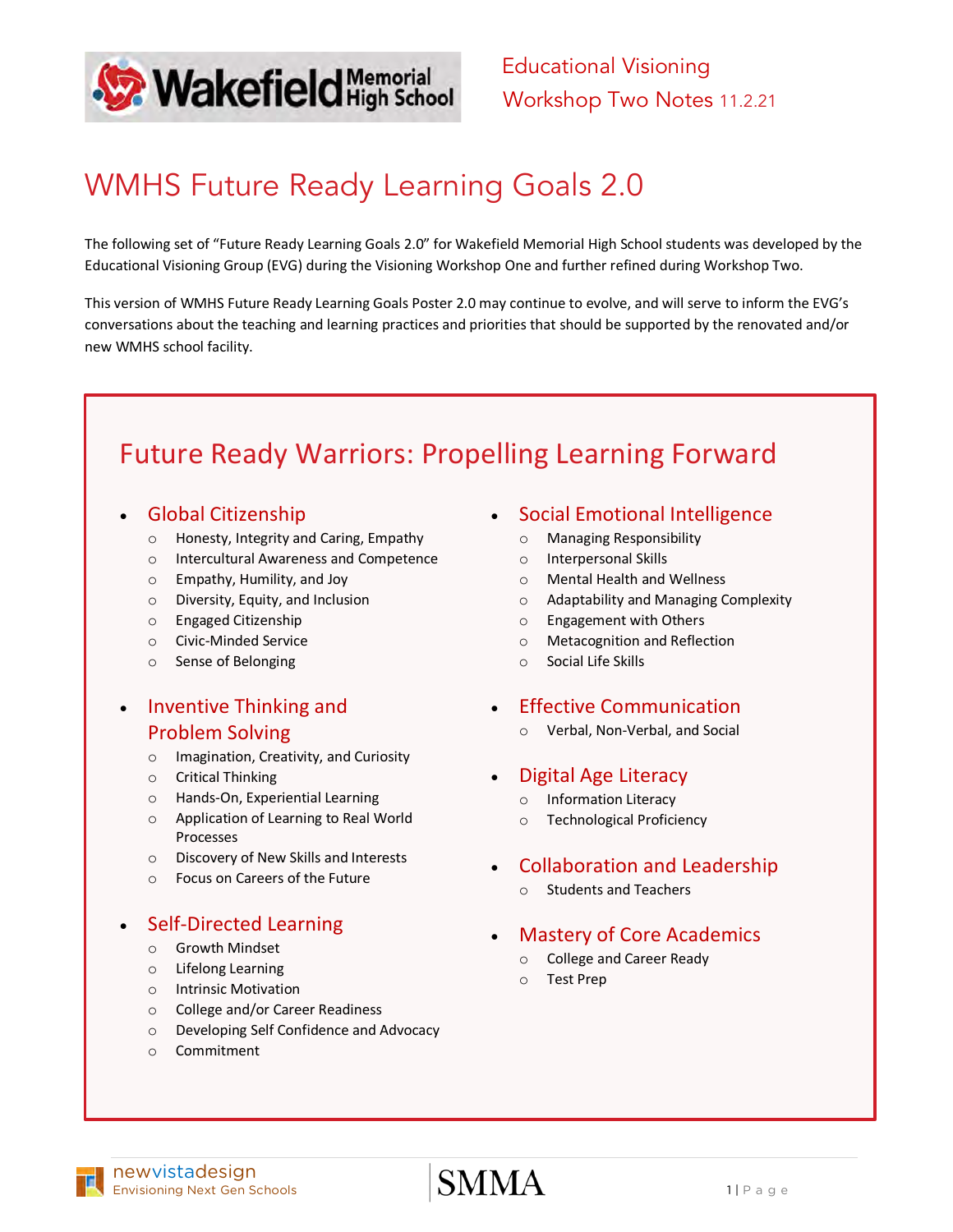

# Reflections on Future Ready Learning Goals

After reviewing the set of Future Ready Learning Goals 1.0, Workshop Two participants shared the following reflections and comments:

- Great reflection of WPS. Very comprehensive list.
- Yes, I feel these goals are a strong reflection of WMHS
- This is an impressive list. I love how our ideas have been grouped thematically, and I think it nicely represents aspirational goals for our school
- Very detailed and thorough. A great list to come back to time and time again
- Reflects my teaching experience…looks good …agree global citizenship is top
- I think this is really in line with our school mission and vision of our graduates
- I think inventive learning section is more indicative of our true core
- Good reflection of what we value and what we discussed last week
- This appears to be a good reflection of the current goals/values of WPS
- Yes, we want our students to be good global citizens. I think these lists line up well with how we want our students to grow and develop
- Good reflection

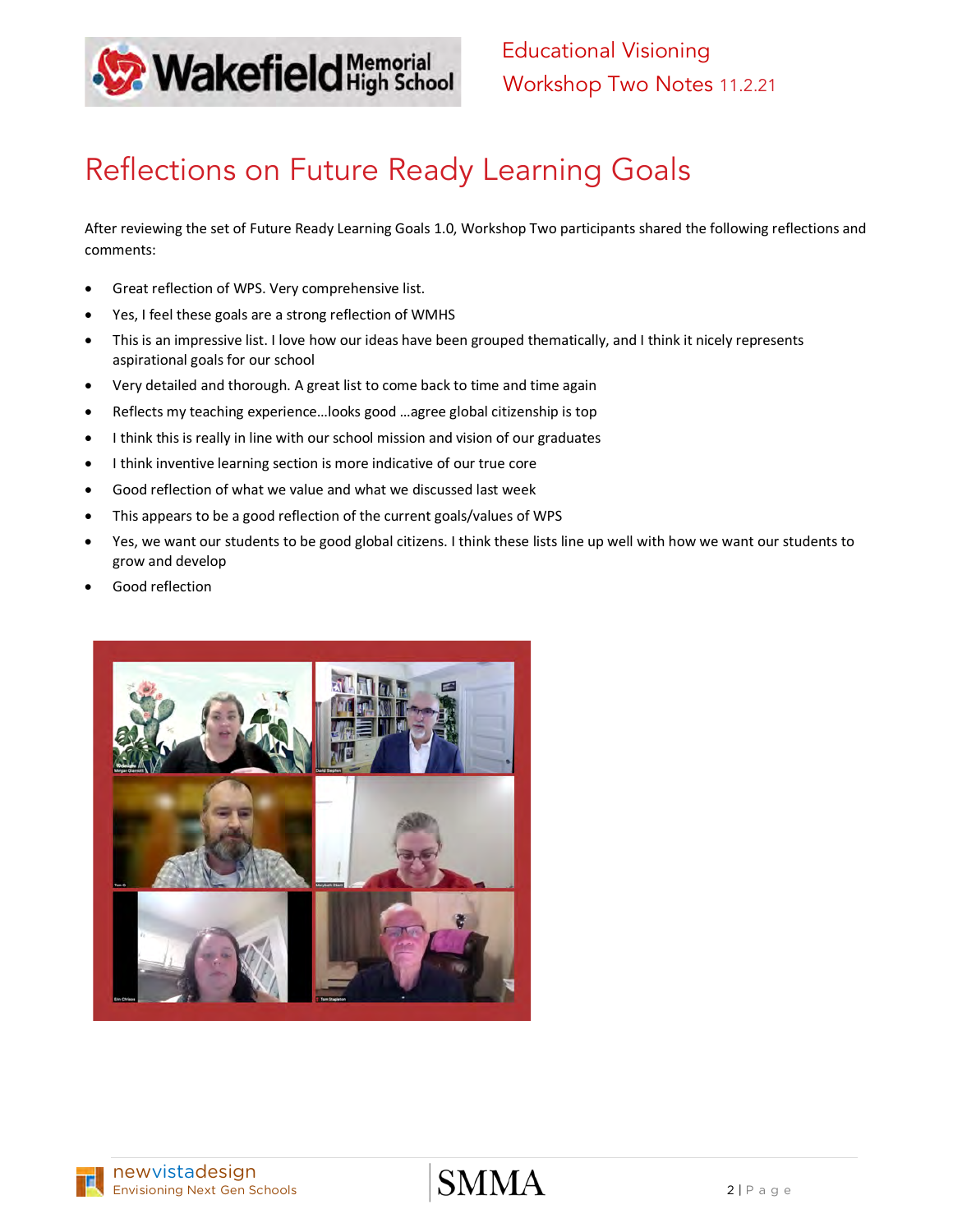

# Strengths, Challenges, Opportunities and Goals

The following list of Strengths, Challenges, Opportunities & Goals with regard to Wakefield Memorial High School's programming and facilities was brainstormed by members of the Educational Visioning Group (EVG) during Workshop Two. The EVG is a group of approximately 32 participants that includes WPS leadership, as well as WMHS administrators, teachers, parents, and community partners.



## WMHS EDUCATIONAL STRENGTHS

#### **Dedicated Teachers**

- Teachers care about and connect with students
- Excellent teachers with strong curriculum and professional development support
- Educators that routinely seek out continuing education and improvement to their practice
- Teacher autonomy

#### **Student Engagement and Support**

- Support for student interests
- Student-driven learning
- Creating communities and student support systems
- Student/staff/admin connection

#### **Varied and Rich Programming for All**

- Variety of educational options beyond the core academic subjects
- Rich and challenging curriculum with many elective opportunities
- Provide lots of access points for students at different levels



# $\frac{3}{1}$  WMHS FACILITY STRENGTHS

#### **Custodial Support**

Strong custodial/facilities staff who takes great care of the building

#### **Varied Educational Spaces**

- Large square footage
- Variety of classroom sizes, some large
- Science classrooms with large lab spaces
- Large cafeteria
- Love my room, has a lot of windows
- Innovative use of antiquated spaces

#### **Storage**

Space for costume storage and set building

- Wide range of courses and learning tracks for all learners
- Well-rounded multi modal programs that cater to all learning styles
- Variety of learning tracks including music theater arts
- Inclusive electives
- Moving toward more learner-centered strategies
- Meeting the needs of all learners in inclusive classrooms
- Enthusiasm for growth of programs

#### **School Mission**

There is a connection between the school's mission of inspiring the love of learning and fostering life learning

#### **Art, Music, and Performance**

- Visual and Performing Arts is very strong at WMHS
- The AP Art program
- Community outreach through the arts
- Showcasing the outside in philosophy

#### **Community Connections and Partnerships**

- Civic engagement
- The field house is used for many events public and internal
- WCAT (Wakefield Cable Access Television)
- While the Savings Bank Theater is inadequate as a fully functional theater, it is a decent black-Box space for lecture-type events
- Bank in school

#### **Outdoor Spaces**

- Opportunity for outdoor sports areas and public use
- Large Field House
- Proximity to Breakheart Reservation

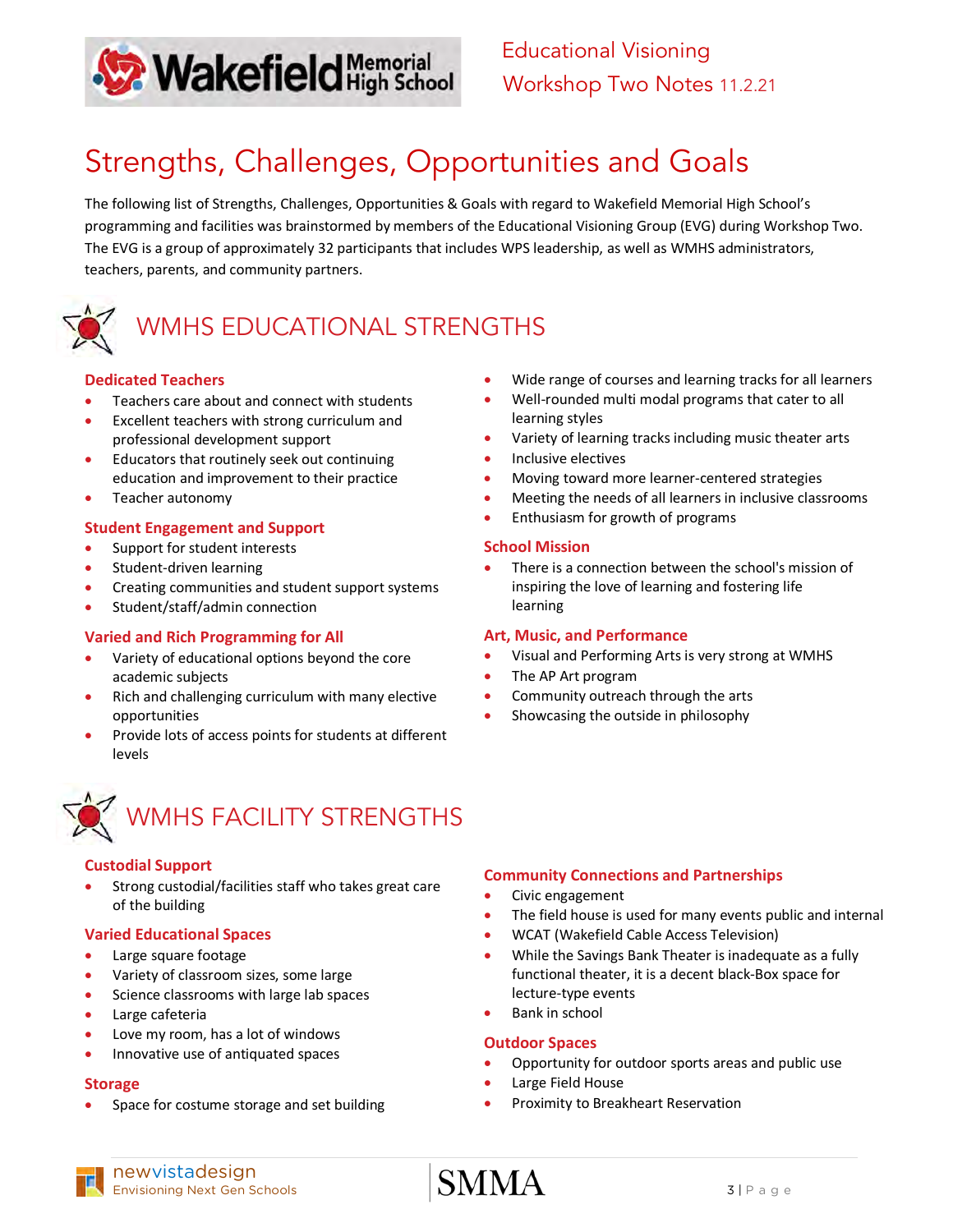

# Strengths, Challenges, Opportunities and Goals *Continued*



#### **Lack of Connections**

- Educational silos
- Disconnect between departments
- Sprawling building does not allow for collaboration between classes/disciplines
- No common faculty lounge or space
- Lack of collaborative space
- No administrators housed on ground or top floor

#### **Inflexible Learning Spaces**

- Too separated
- Inability to accommodate larger class sizes
- Not enough break-out spaces or flexible learning spaces
- Lack of flexible spaces to meet the needs of students
- Not using space effectively
- Inflexible spaces

#### **Insufficient Support Spaces**

- Spread out resources
- Guidance Suite
- Insufficient student support suites
- No privacy in main office for challenging situations
- Learning curve for staff

#### **Lack of Accessibility**

- ADA Accessibility
- No ability to accommodate medically fragile students or students with disabilities

#### **Poor Flow and Circulation**

- Lack of flow
- Room numbers- hard to locate rooms
- Layout is not intuitive, if you are a parent there for back-to-school night or anything else you wander to much finding the rooms you need to go to

#### **Lack of Thermal Comfort**

- HVAC, temperature control
- Heating and cooling issues
- Energy Conservation
- Need more intuitive building controls

#### **Poor Acoustics**

• Poor sound control

#### **Poor Ventilation**

- Poor air quality
- Ventilation and filtration
- Rooms with no windows
- HVAC in conjunction with chemical storage spaces

#### **Poor Lighting**

- Lighting is poor
- Lack of natural light
- Comfort Lighting
- Terrible lighting

#### **Insufficient Technology**

- Limited technological capabilities
- Not being as technological advances as the middle school
- Limited outlets for electricity
- Inability to use latest tech

#### **Insufficient STEM and Science Spaces**

- Antiquated science and technology facilities limit programming
- Inadequate STEM Spaces

#### **Insufficient Art, Music, and Performing Arts Spaces**

- Space does not support performing arts programs
- Limited storage space for band
- Art classrooms and workspaces much too small
- Not enough sinks in art rooms
- Need better performing art spaces
- Lack of integrated technology
- More outlets needed, charging stations
- Need larger projection monitors

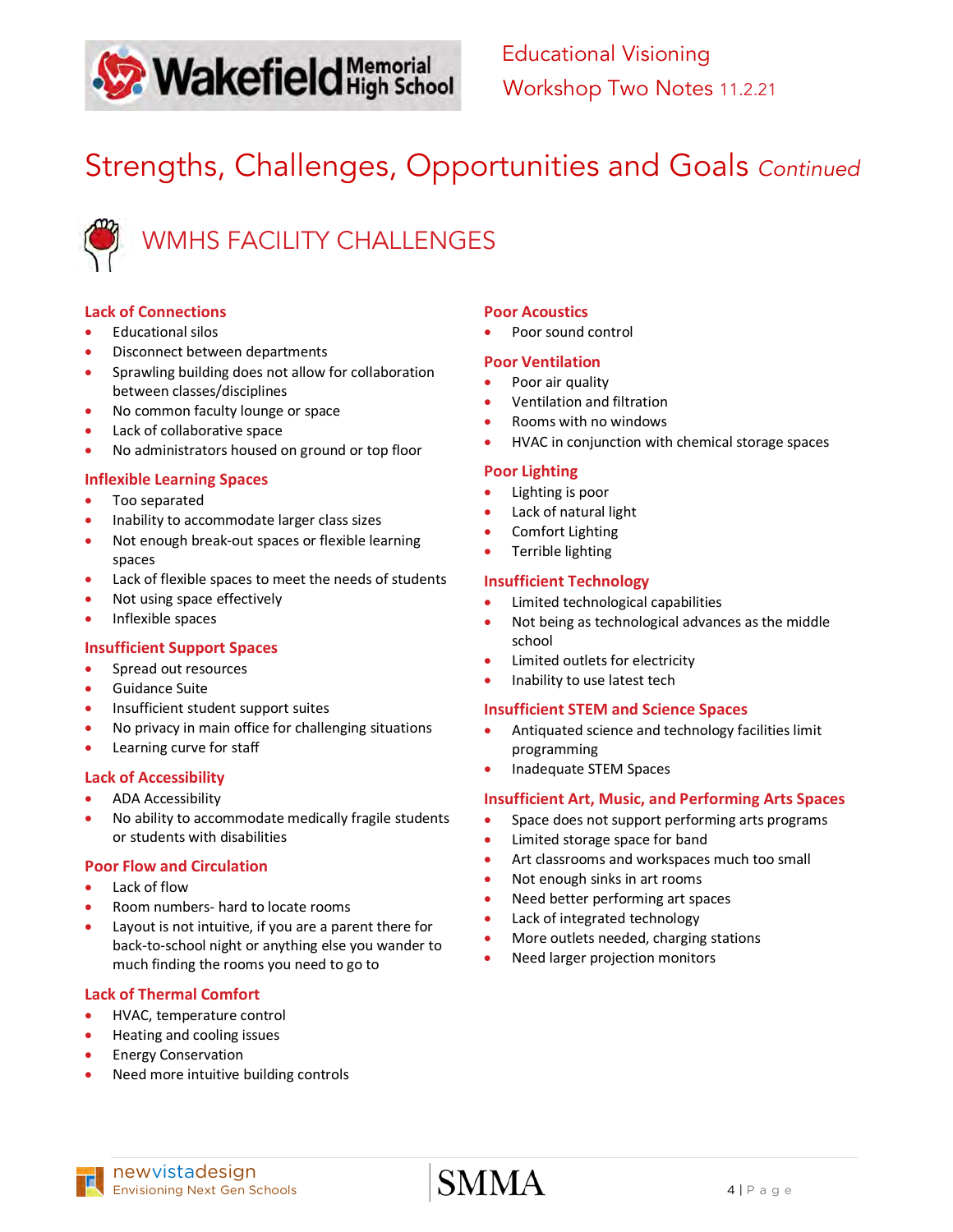



WMHS FACILITY CHALLENGES *Continued*

#### **Insufficient Areas for Student Gathering**

- Limited collaborative spaces
- Lack of centralized hub for student gathering
- Comfortable furniture for group conversation

#### **Lack of Sustainability**

- Not a very green building
- Building that incorporates reduction in carbon footprint without increasing operating cost (and learning curve for staff to use and operate)

#### **Older Building**

• Poorly constructed building that is showing its age

#### **Maintenance of Memorial Area**

• Lack of clarity and upkeep of Memorial area for the 3 soldiers memorialized in the name of WMHS

#### **Restrooms**

• Inadequate restrooms for faculty and staff

#### **Parking and Traffic Flow**

- Parking and traffic flow with elementary and tech school shared roads/timing
- Circulation in and around the property

#### **Unclear Public Access**

- Need better public access
- Hard for various town groups to sign up for lecture areas

#### **Display and Exhibition**

Lack of areas for showcasing student work

## EDUCATIONAL AND ARCHITECURAL OPPORTUNITIES & GOALS

#### **Increased Connectivity**

- Spaces and places for collaborative work in and between departments
- Better adjacencies within and across departments
- Flexible space that can support collaboration
- Collaboration among departments for more interdisciplinary learning
- Create spaces that foster community

#### **Improved Learning Outcomes**

- Greater variety of course options facilitated by modern and flexible spaces
- Preparing all students at every level for their futurewhatever that may be
- Even greater learning outcomes as evidenced in test scores, college admissions, work opportunities, etc.
- Ensuring that students will leave WMHS future ready be that college or career

#### **Improved Equity and Access**

- Ability to educate learners of all abilities
- Following Universal Design principles
- Easier handicapped design for public

#### **Inspiring, Flexible and Innovative Spaces**

- Spaces that make learner-centered pedagogies possible
- Flexibility for collaboration, fully supported spaces for teaching and learning
- More flexible spaces for students to engage in many types of learning
- Make our work more public and encourage and promote interdisciplinary work!
- Modern and inspiring space
- Building that inspires teachers and students
- Open space

#### **Support for Social and Emotional Learning**

• Guidance and SEL Spaces

#### **Improved STEM and STEAM**

- Development of a stronger STEM program
- State-of-the-art STEM spaces
- STEM lab spaces that can support innovative technologies that promote student inquiry and collaboration
- Increased technology applications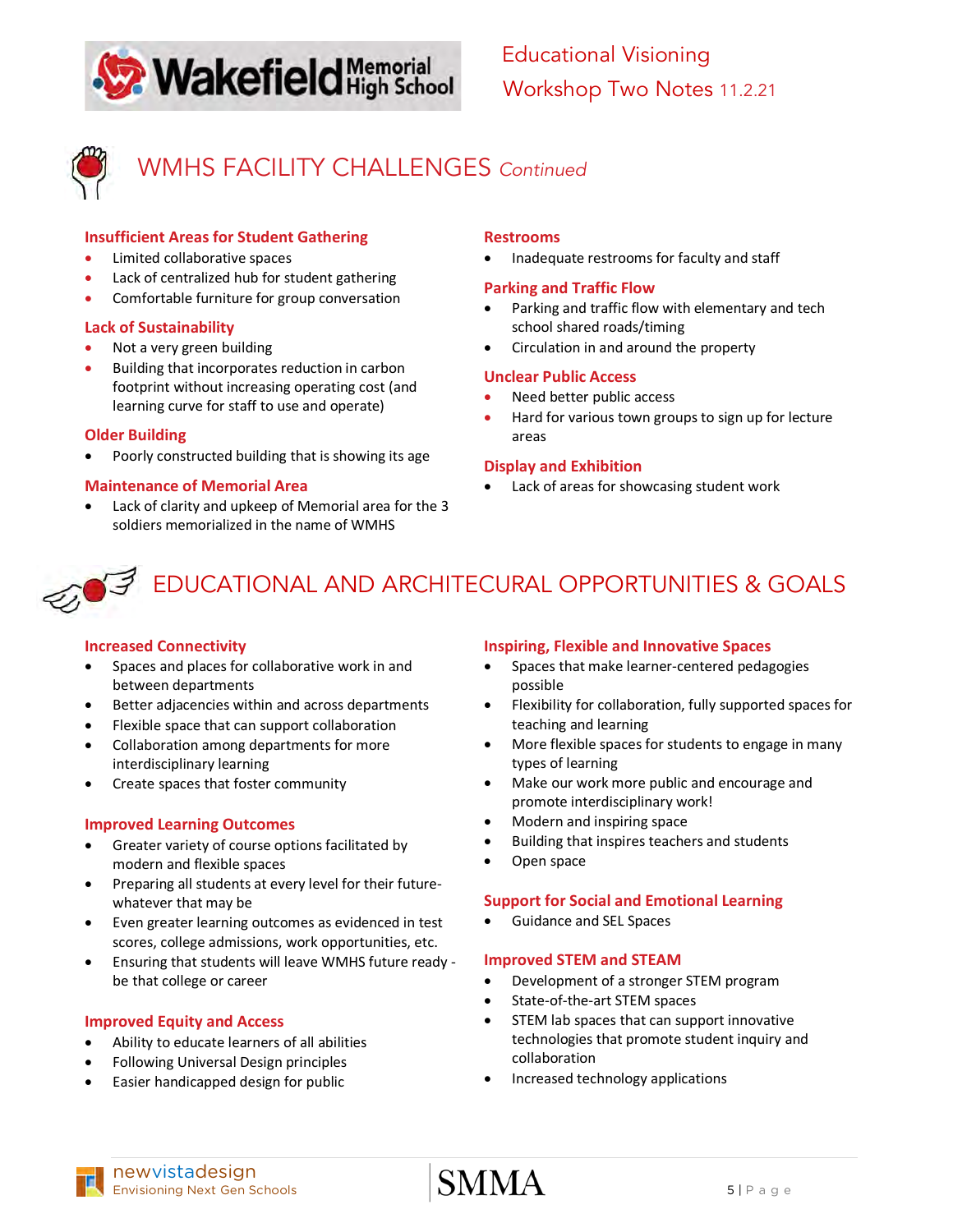



EDUCATIONAL AND ARCHITECURAL OPPORTUNITIES & GOALS *Continued*

#### **Increased Hands-On and Vocational Programming**

- Incorporating vocational aspects into all curricula
- Proximity to the Vocational-tech for possible sharing of program access for students
- Programming that connects students with authentic experiences

#### **Improved Art, Music, and Performance Programming**

- Improved performing arts spaces
- Connecting arts and STEM

#### **Athletic Spaces**

• Modern Athletic Spaces

#### **Improved Community Connections and Use**

- Engagement of community in lifelong learning opportunities
- Connection to community needs and opportunities for partnering
- Space that honors the indigenous people that preceded European settlers
- Enough square footage to accommodate the growth of the community
- Efficiently uses space and provides opportunities for district income by creating rentable space

#### **Sustainability**

- Net zero
- Solar generation
- Minimized environmental impact
- Design and building materials that minimize the environmental footprint over the life of the building
- Use natural materials to better plan in environment/location of school
- Integration of sustainable features that can be integrated into curriculum

#### **Improved Lighting and Air Quality**

- Bright, light-filled, joyful spaces
- Focus on indoor air quality with material selection
- Outside lighting

#### **Outdoor Spaces and Connections**

- Outdoor spaces that account for New England weather
- Easy access to outdoor spaces/nearby woods/Breakheart

#### **Welcoming School Culture**

- Open, welcoming space that will survive design trends
- Warm and welcoming
- Inviting front facing school to community
- Respectful area that showcases why and who WMHS is memorialized for

#### **Traffic Flow and Parking**

Location - improving traffic flow, availability for public access and appropriate parking for public-access events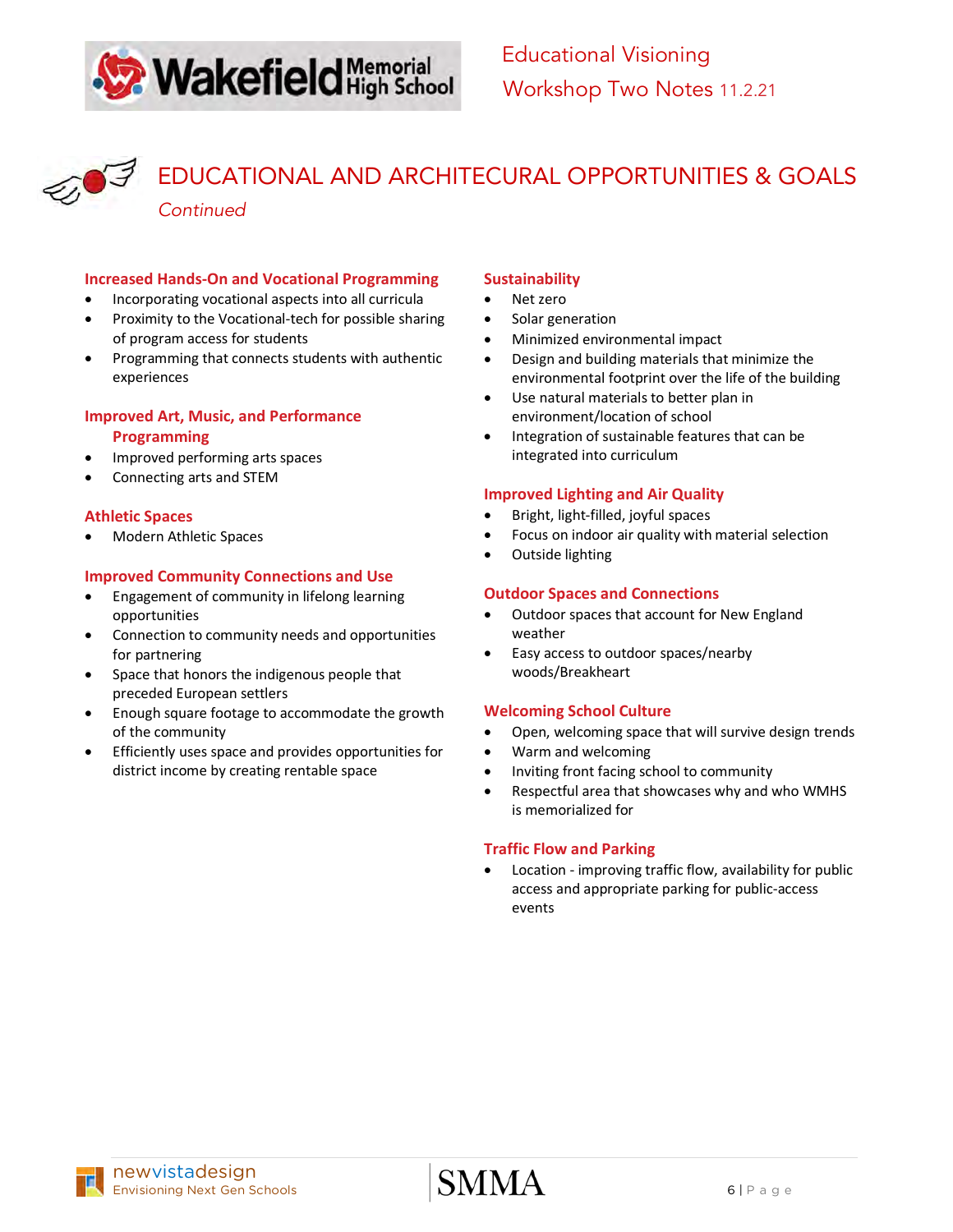

Educational Visioning Workshop Two Notes 11.2.21

# Desired 21<sup>st</sup> Century Design Patterns 1.0

The following set of priority "21<sup>st</sup> Century Design Patterns" for the design of the renovated and/or Wakefield Memorial High School was developed by the Educational Visioning Group (EVG) during Workshop Two. The EVG is a group of approximately 32 participants that includes WPS leadership, as well as WMHS administrators, teachers, parents, and community partners. Workshop participants were introduced to 37 "Design Patterns" that represent varied architectural design features of, and approaches to 21<sup>st</sup> century school facility design. Individual participants first rated each Design Pattern with a heart, thumbs up, or thumbs down, and were then given the opportunity to rate Design Patterns collectively in order of importance. The resulting list of Design Patterns has been placed in priority order based on the cumulative total of hearts, thumbs up, and priority ratings that each received.

#### Top 20

- 1. **Universal Design Access** (51 votes)
- 2. Extended Learning Spaces (49 votes)
- **3. Breakout and Quiet Spaces (48 votes)**
- **4. STEM/STEAM and Makerspaces (48 votes)**
- **5. STEM/STEAM Adjacencies** (47 votes)
- **6. Classroom Neighborhoods** (45 votes)
- 7. Welcoming Arrival (44 votes)
- 8. Wayfinding and Streetscapes (44 votes)
- **9. Dining as Social Commons** (44 votes)
- 10. Professional Work Areas (44 votes)
- 11. Heart of the School (44 votes)
- 12. Clusters of Learning (43 votes)
- 13. Flexible Science Labs (43 votes)
- 14. Anywhere Anytime Learning (43 votes)
- 15. Media Center as Learning Commons (41 votes)
- 16. Enrichment Spaces (36 votes)
- 17. Display and Exhibition (35 votes)
- 18. Café/Forum (34 votes)
- 19. Visible Learning and Transparency (33 votes)
- 20. Spatial Synergy (32 votes)